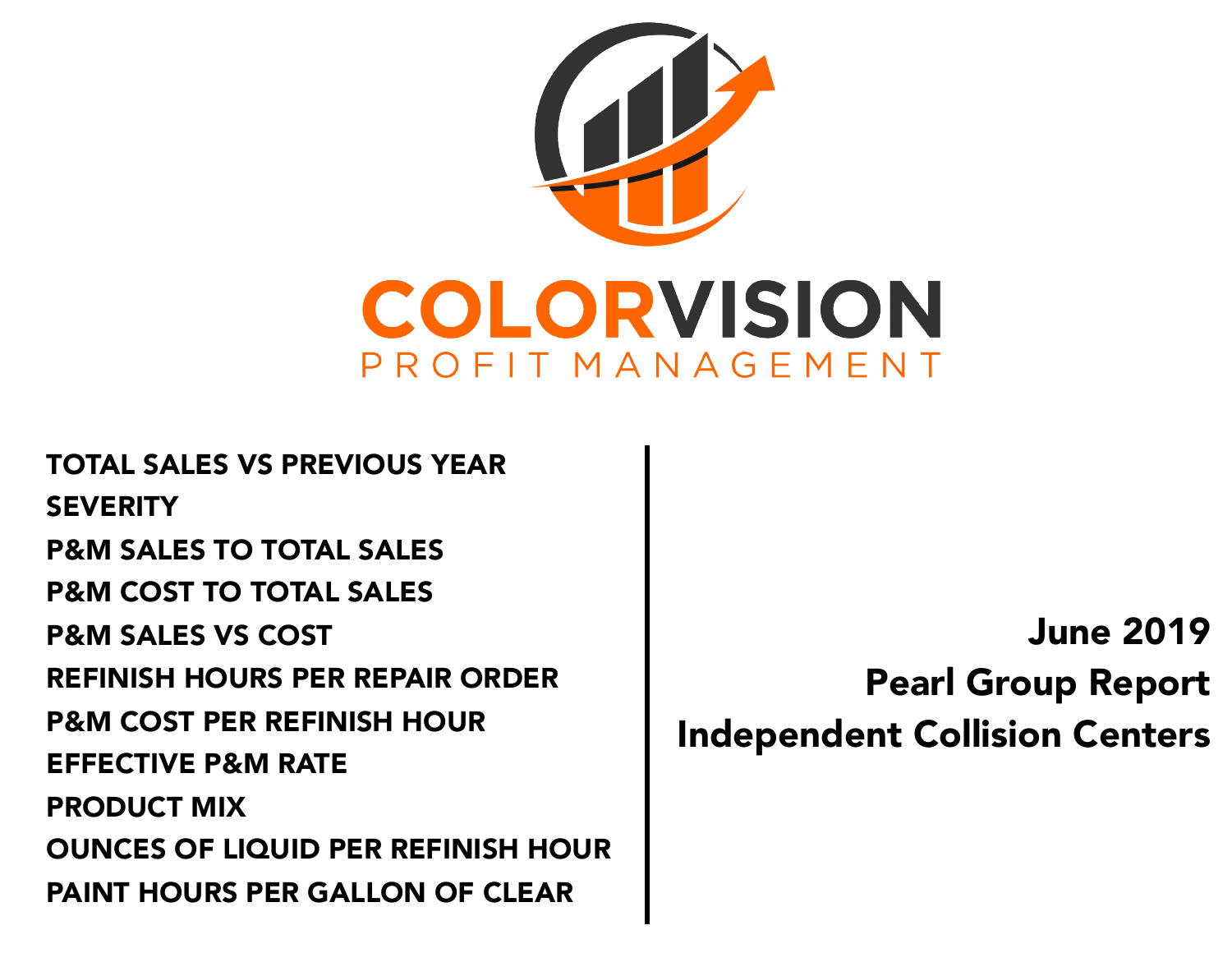### YTD GROSS SALES & RO COUNT GROWTH VS PRIOR PERIOD

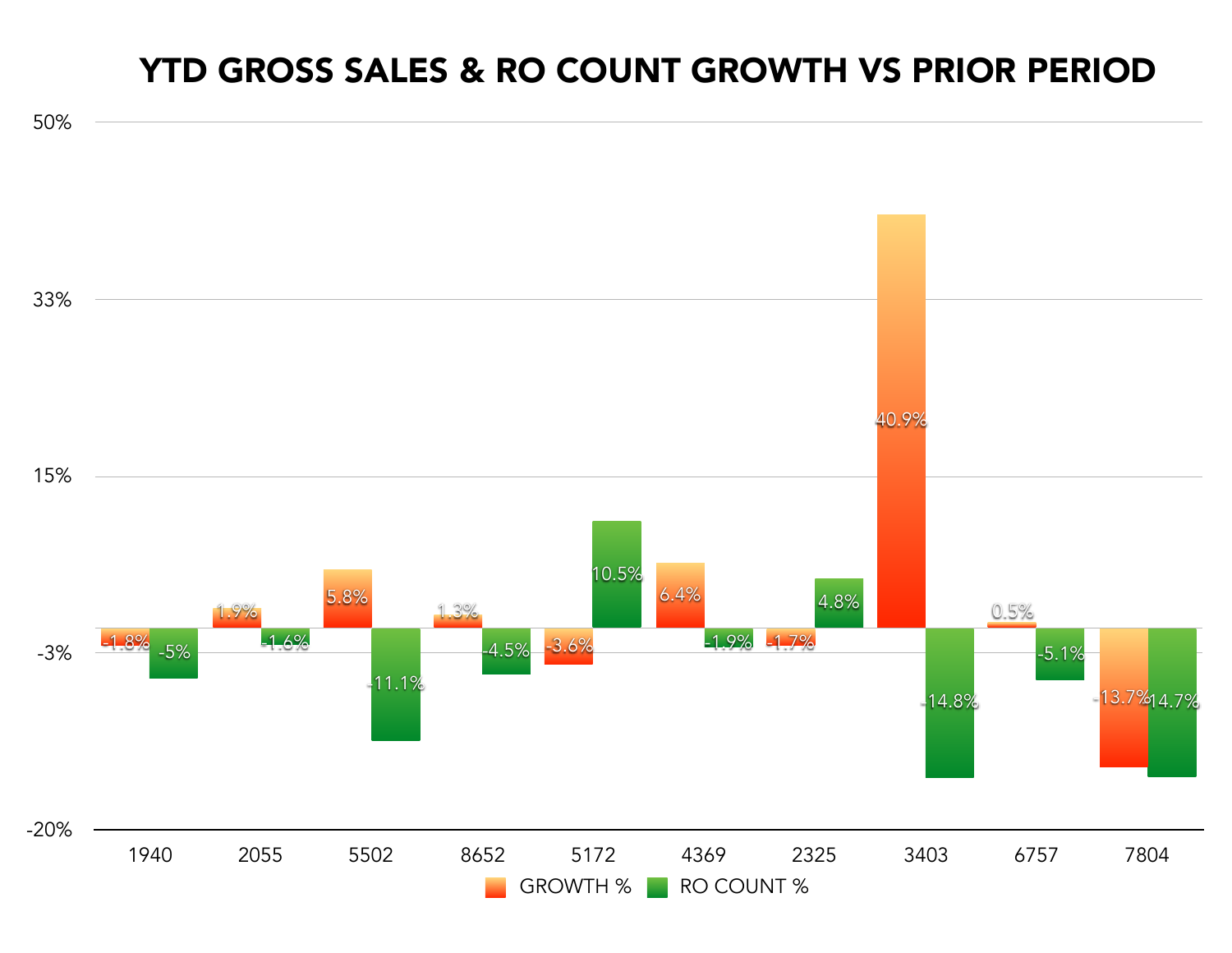# YTD SEVERITY

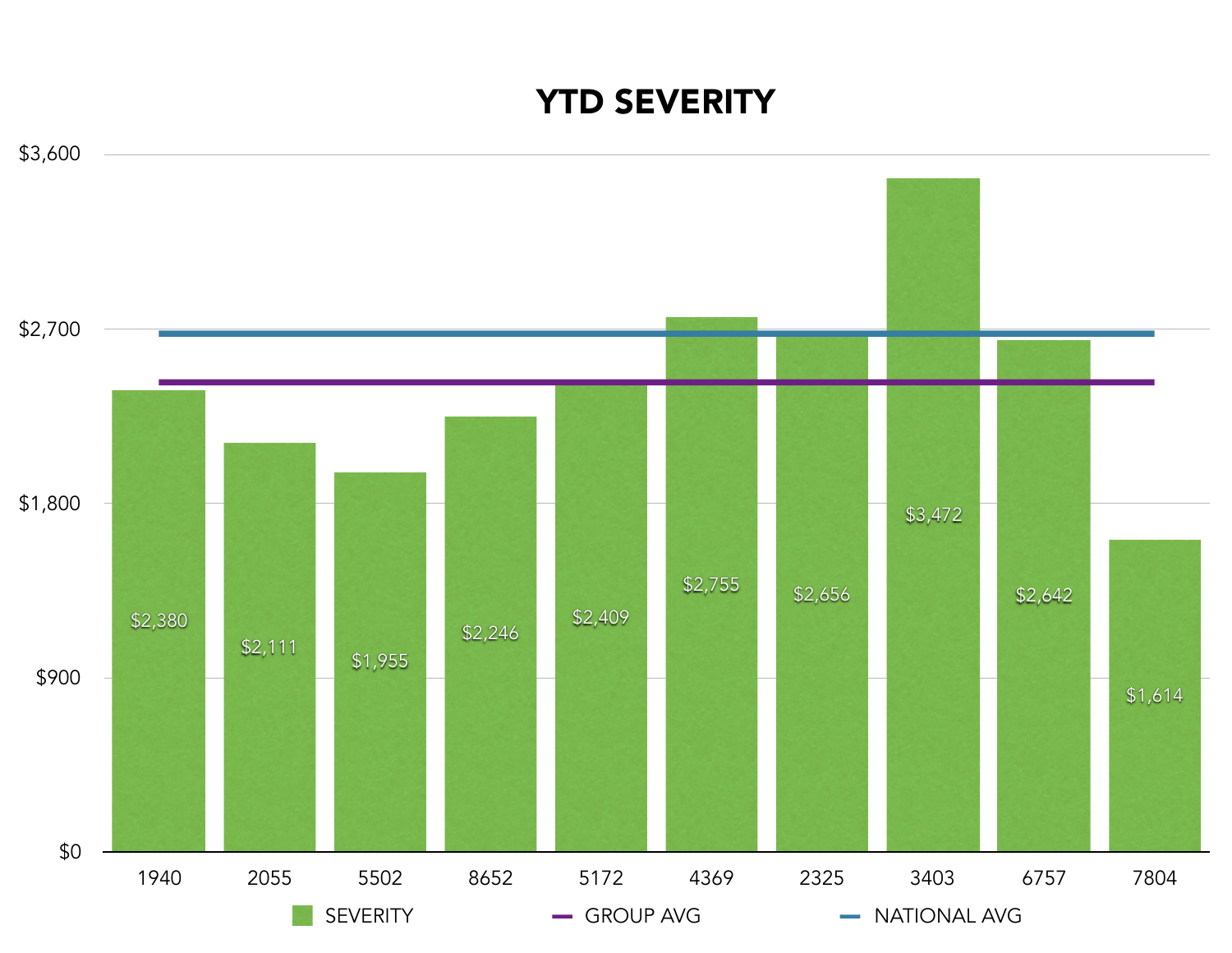#### YTD P&M SALES % TO TOTAL SALES

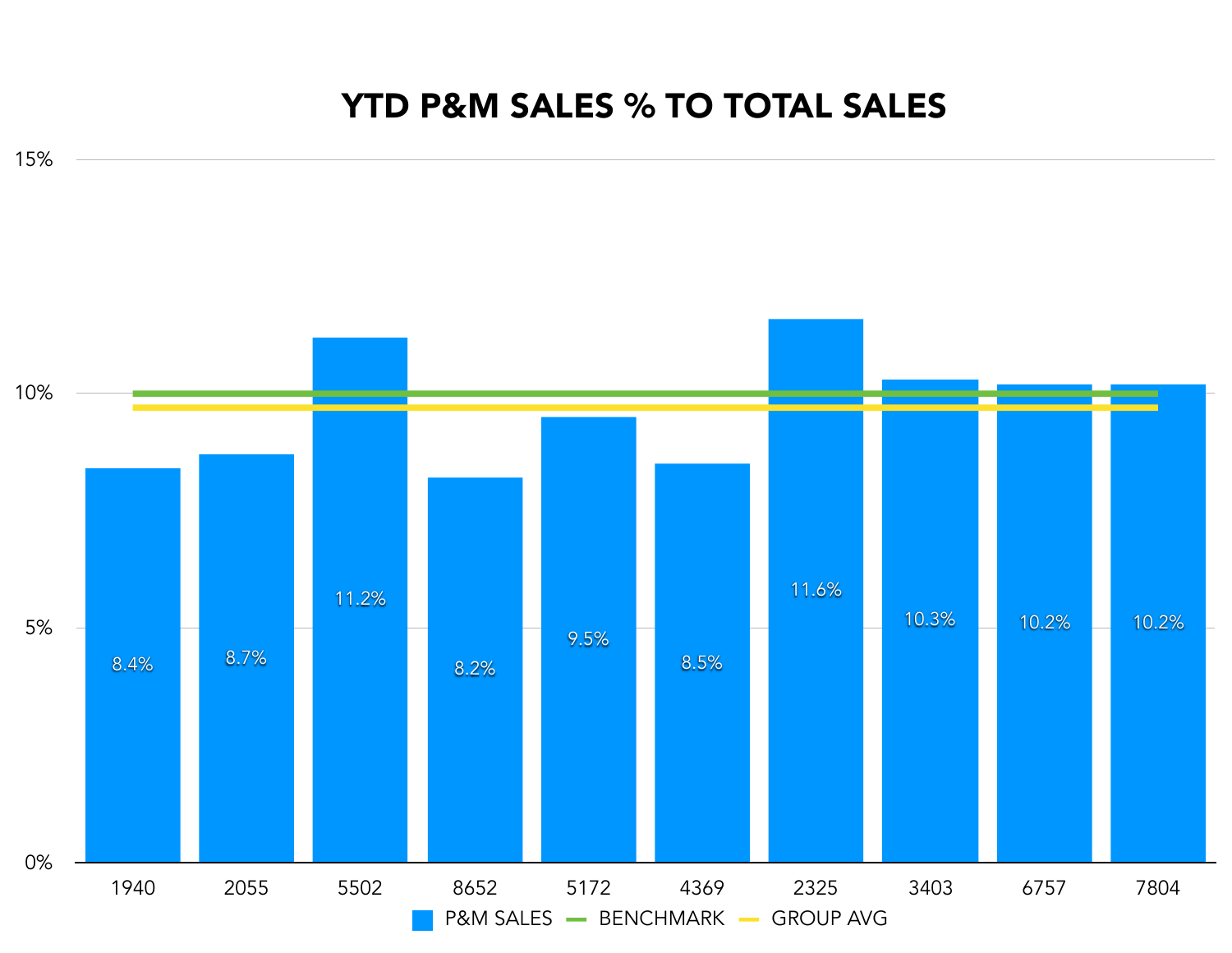#### YTD COST % TO TOTAL SALES

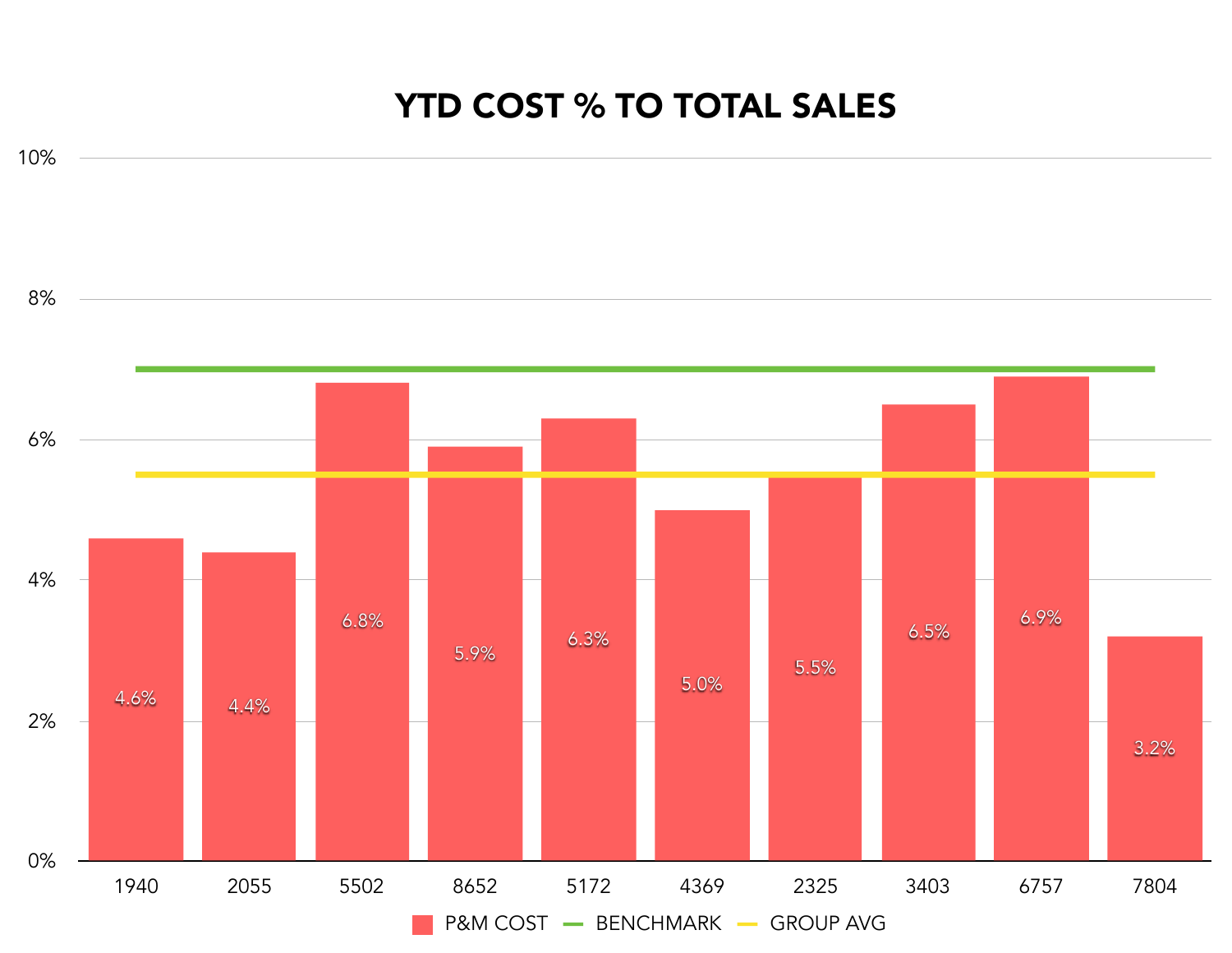### 0% 3% 6% 9% 12% 1940 2055 5502 8652 5172 4369 2325 3403 6757 7804 3.2% 6.9% 6.5% 5.5% 5.0%  $5.9\%$  6.3% 6.8% 4.6% 4.4% 10.3% 10.2% 10.2% 11.6% 8.5% 9.5% 8.2% 11.2% 8.4% 8.7% P&M SALES % P&M COST%

### YTD P&M SALES VS COST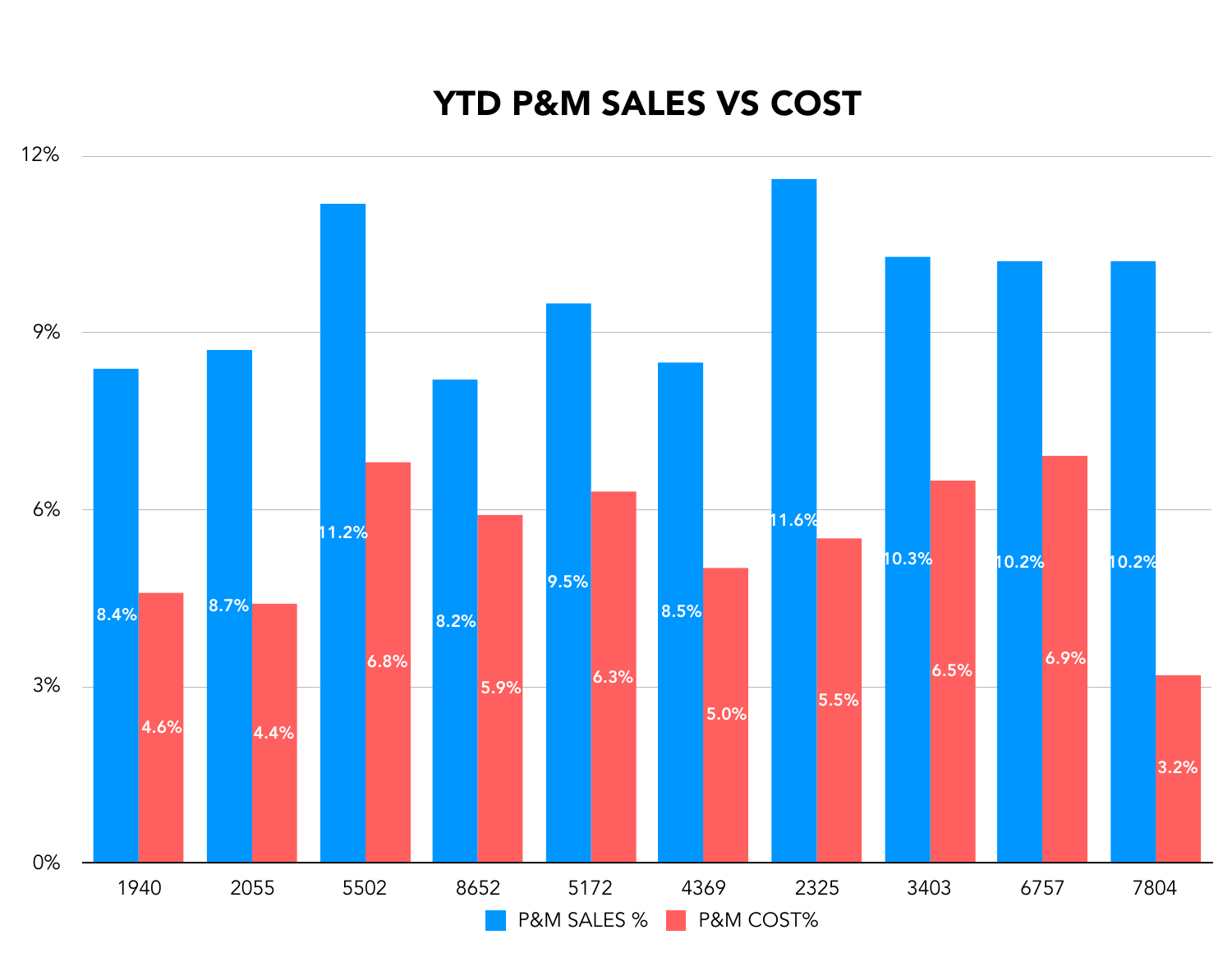### YTD REFINISH HOURS PER REPAIR ORDER

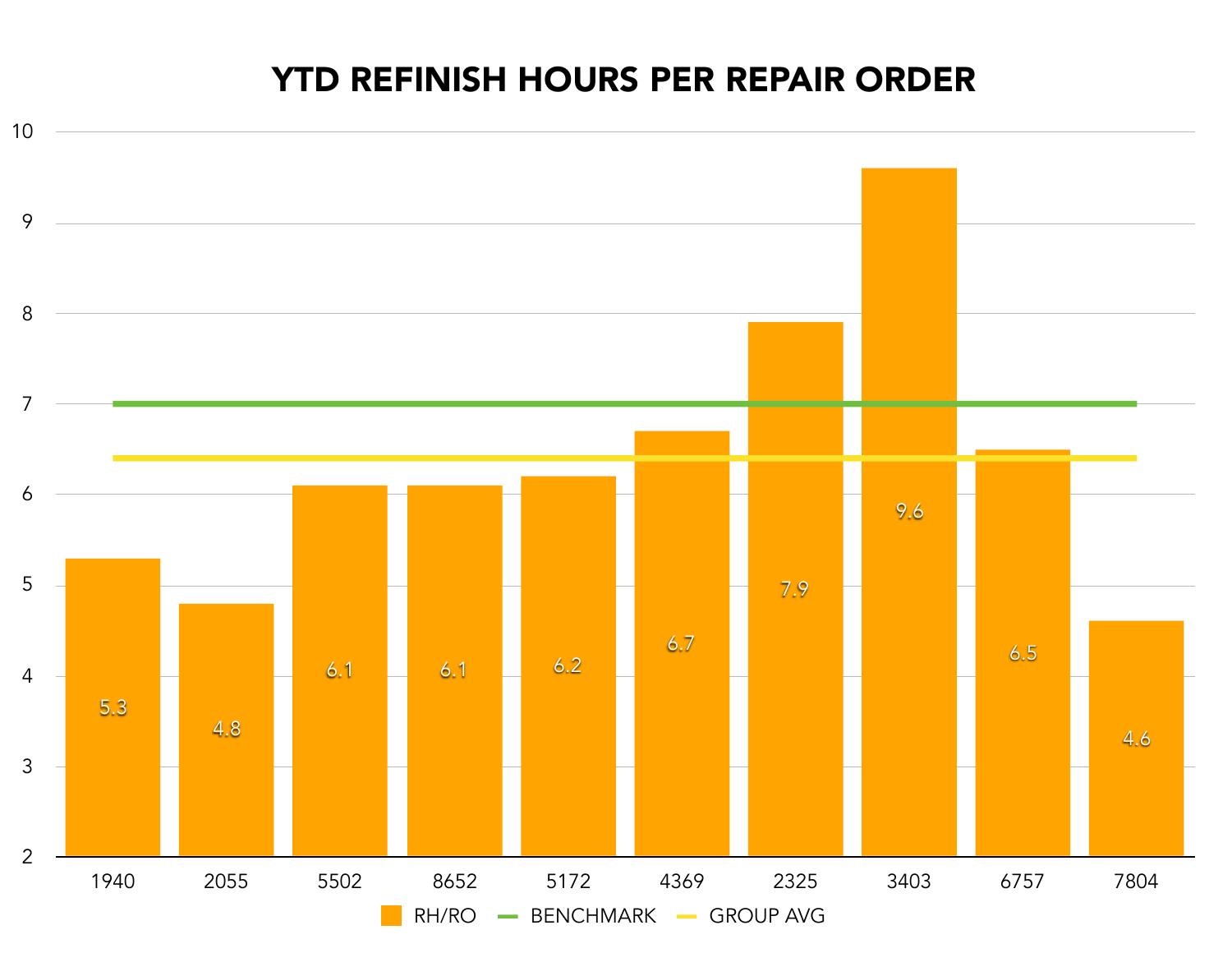#### YTD PAINT AND MATERIAL COST PER REFINISH HOUR

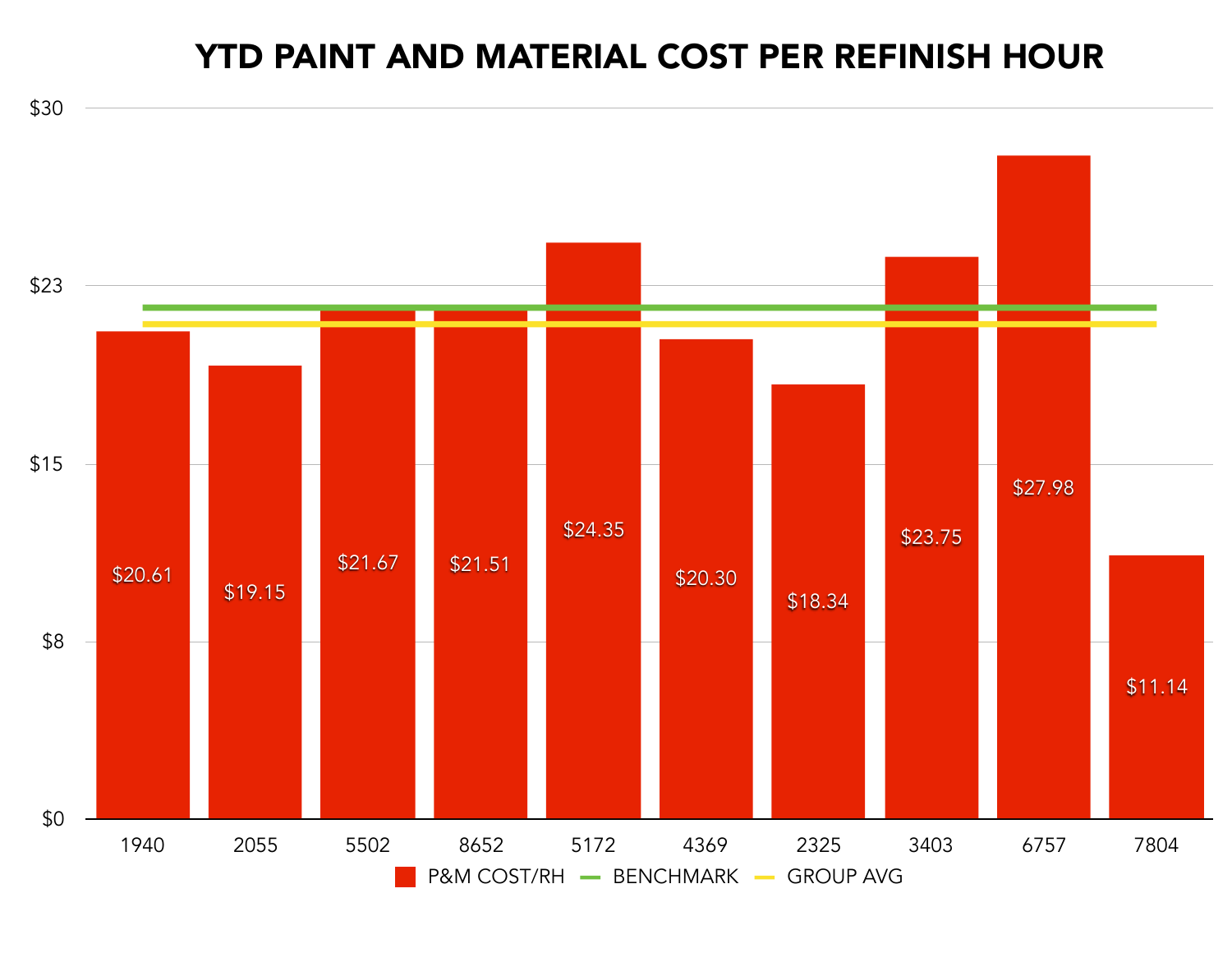## YTD EFFECTIVE P&M RATE

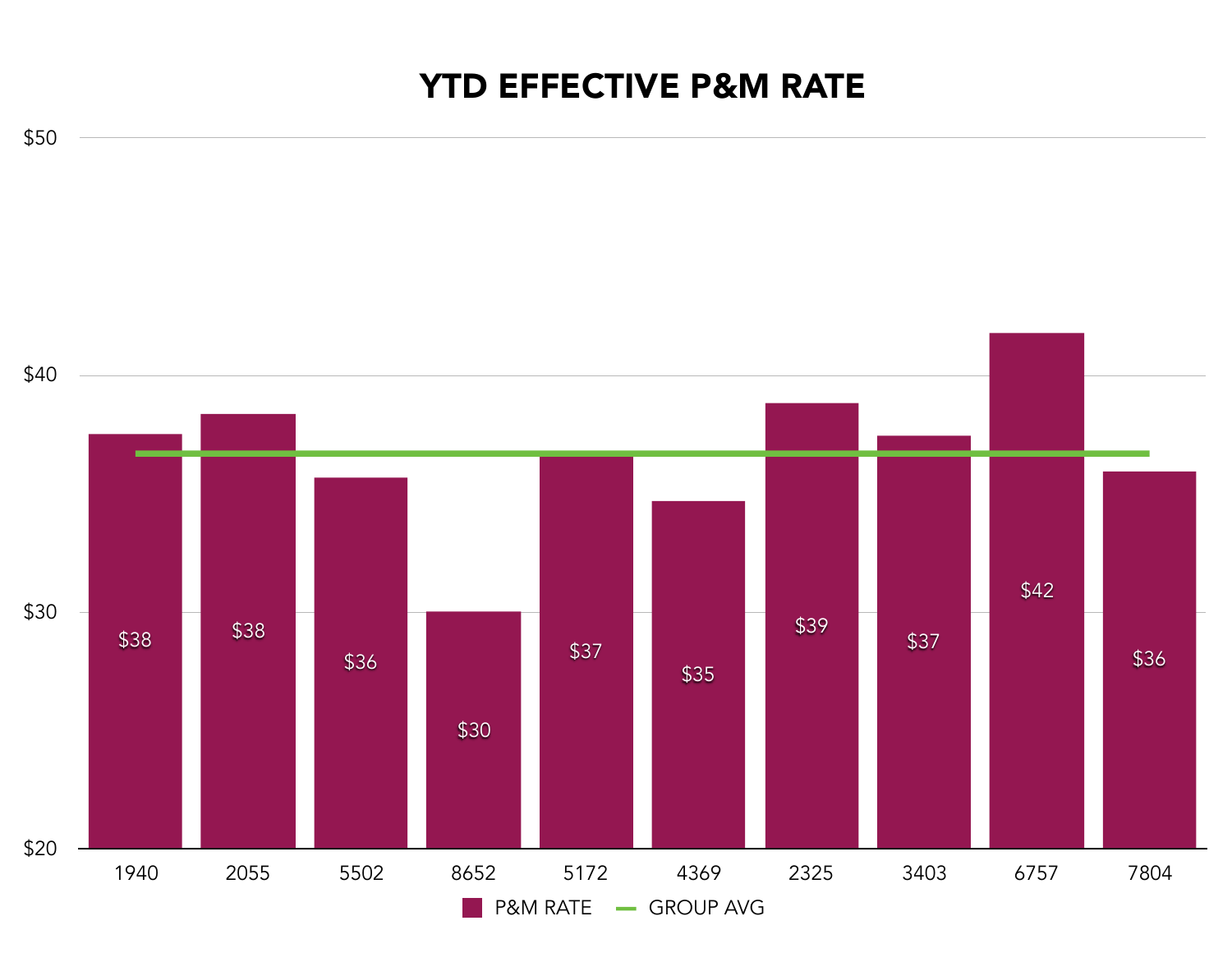# YTD GROUP PRODUCT MIX

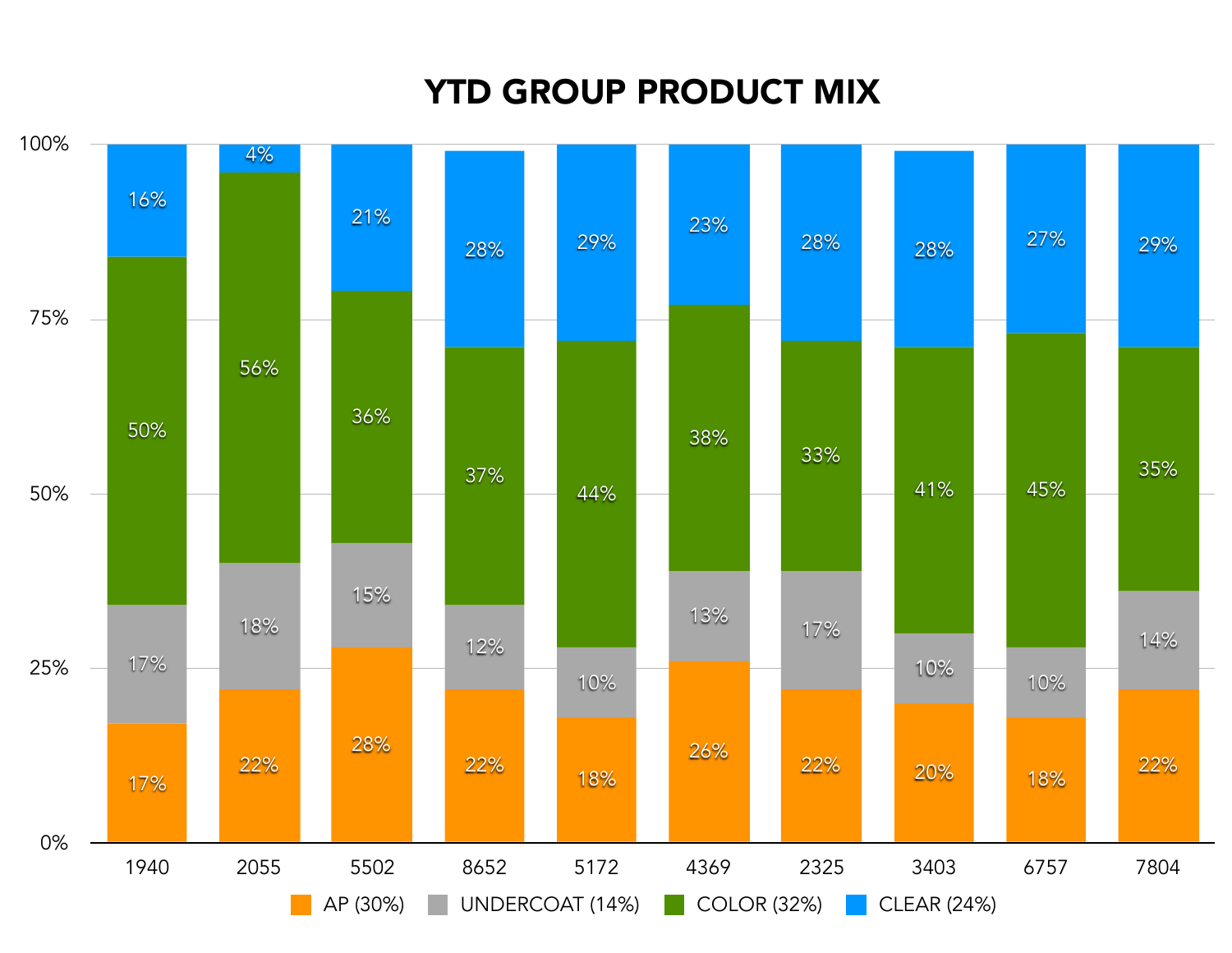## YTD OUNCES OF LIQUID PER REFINISH HOUR